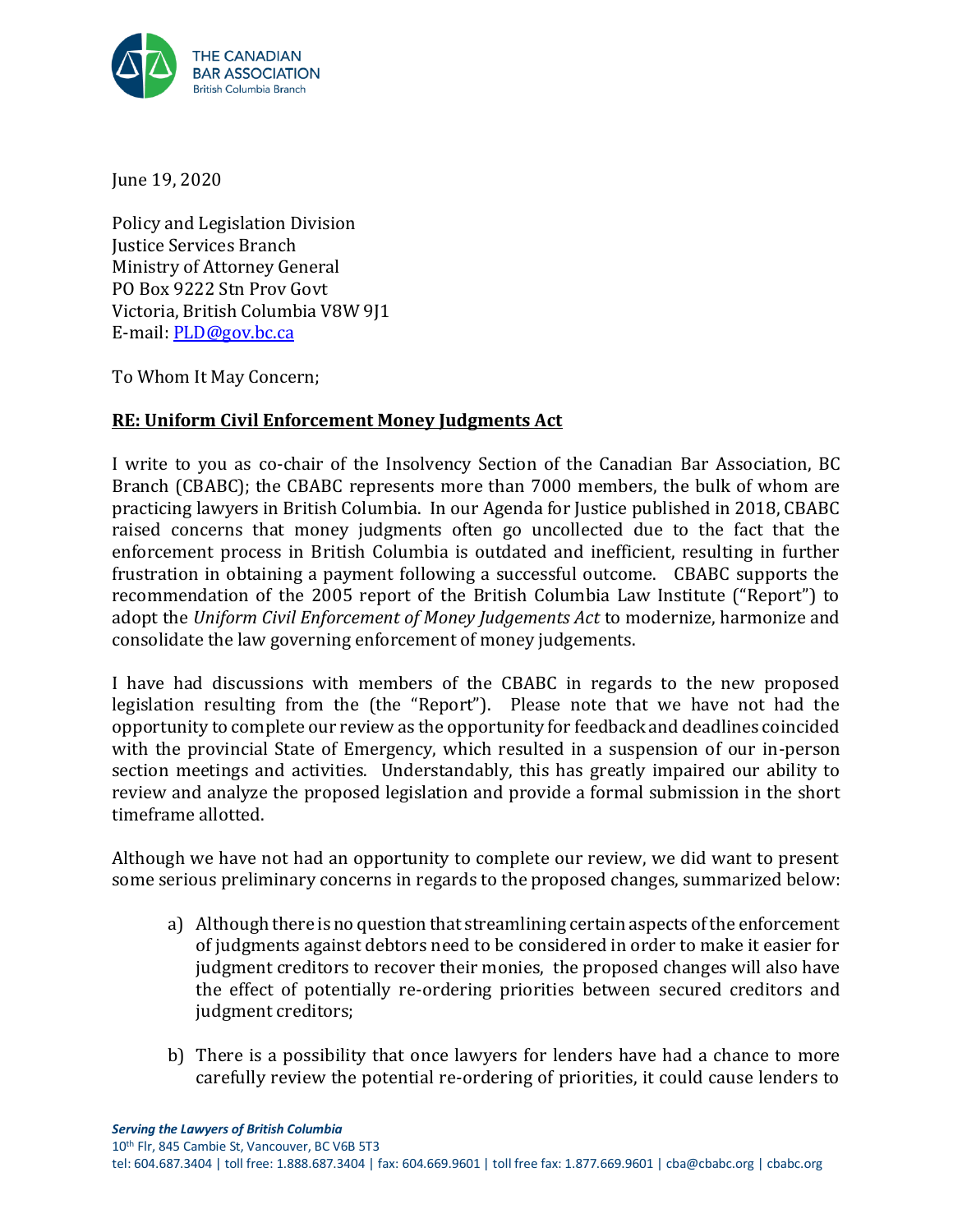

restrict or delay lending, or to decline new requests for financing altogether. As the provincial and federal government are trying to encourage lending to businesses during this pandemic, we suggest that this is not the right time to raise a concern about the underlying security for loans, in the minds of lenders, borrowers or guarantors.

With respect to the concern we have about the potential re-ordering of priorities, we have the following additional comments:

- a) The Report proposes to create an enforcement charge ( the "Charge") in favour of a judgment creditor which will then create a security interest capable of being registered in the Personal Property Registry (the "PPR")";
- b) Once the Charge is registered in the PPR the previously unsecured judgment creditor will become a secured creditor. Any existing secured creditor will have to carefully consider the effect of the charge on their own existing security, and with respect to any future advances on credit facilities to borrowers;
- c) Debts owed to various provincial and federal agencies are at present capable of being registered in the PPR and thereafter become secured claims in any subsequent bankruptcy of the borrower. At the same time, these same government agencies realize that as soon as they register their charge in the PPR it may result in restrictions or cancellation of existing credit facilities with lenders and accordingly, the agencies will carefully consider whether it is in the best interest of the government to register the charge. If, on the other hand, unsecured creditors (judgment creditors) could become secured creditors, it may force the government agencies to remove such discretionary decision-making power from their managers, and simply adopt a policy of instantly registering every government agency debt in the PPR. The unintended consequences to lenders and borrowers is obvious and unfortunate;
- d) The proposed changes appear to create a fact pattern where an unsecured judgment creditor that obtains a garnishing order after judgment and serves it on a financial institution that holds the bank account of the debtor could potentially take priority (with respect to future loan advances on a business credit line facility, for example) over an existing secured creditor that holds a General Security Agreement ( a "GSA" ) over all personal property of the borrower.

Recently, my own law firm had to litigate this issue on behalf of a lender in British Columbia and the court confirmed that the law is that the lender that holds the GSA does not lose priority for future advances on the credit facility after the garnishing order is served on the bank. If a garnishing order could potentially gain priority over future